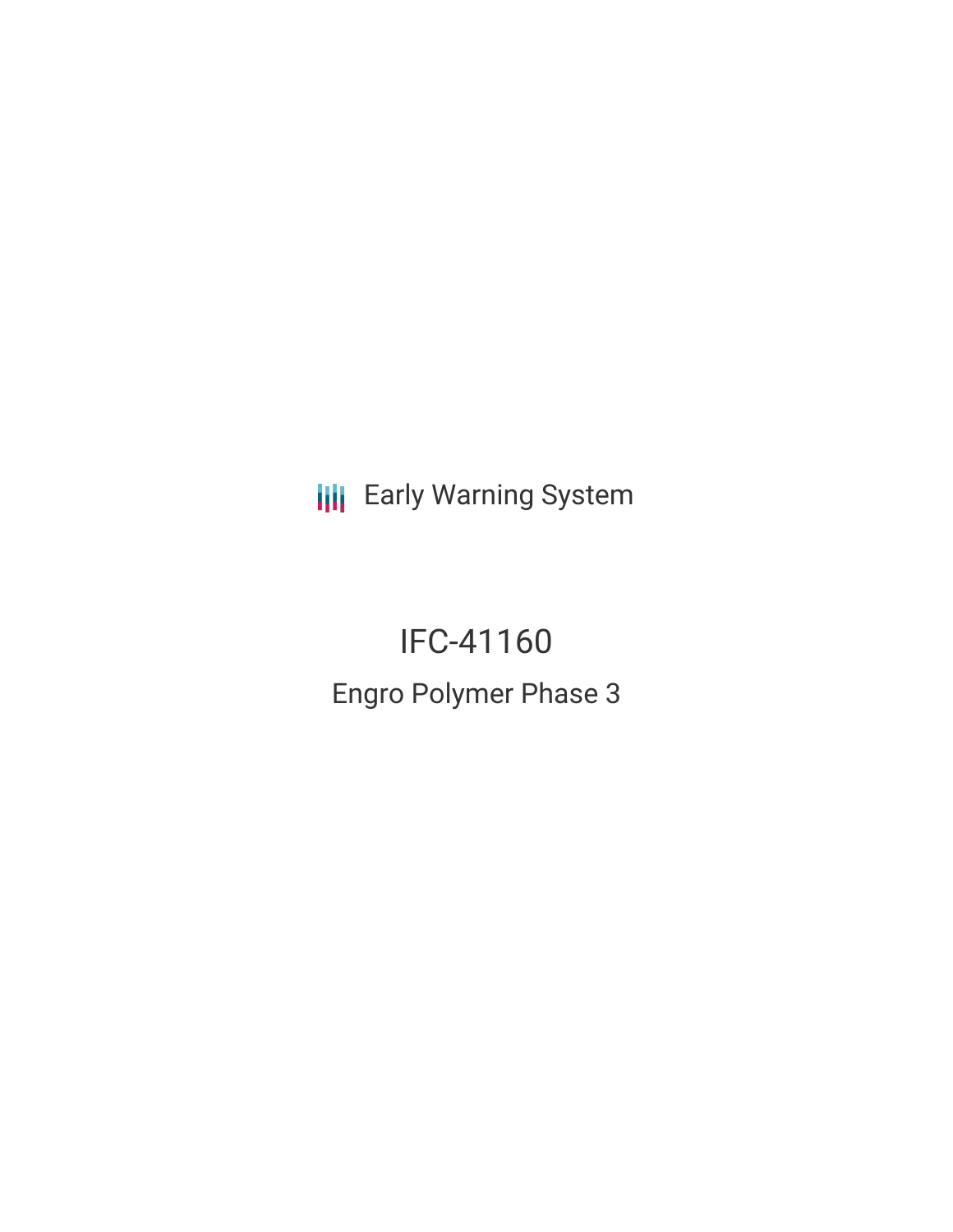

## **Quick Facts**

| <b>Countries</b>               | Pakistan                                |
|--------------------------------|-----------------------------------------|
| <b>Financial Institutions</b>  | International Finance Corporation (IFC) |
| <b>Status</b>                  | Proposed                                |
| <b>Bank Risk Rating</b>        | B                                       |
| <b>Borrower</b>                | ENGRO POLYMER & CHEMICALS LIMITED       |
| <b>Sectors</b>                 | Industry and Trade                      |
| <b>Investment Type(s)</b>      | Loan                                    |
| <b>Investment Amount (USD)</b> | \$35.00 million                         |
| <b>Project Cost (USD)</b>      | \$92.30 million                         |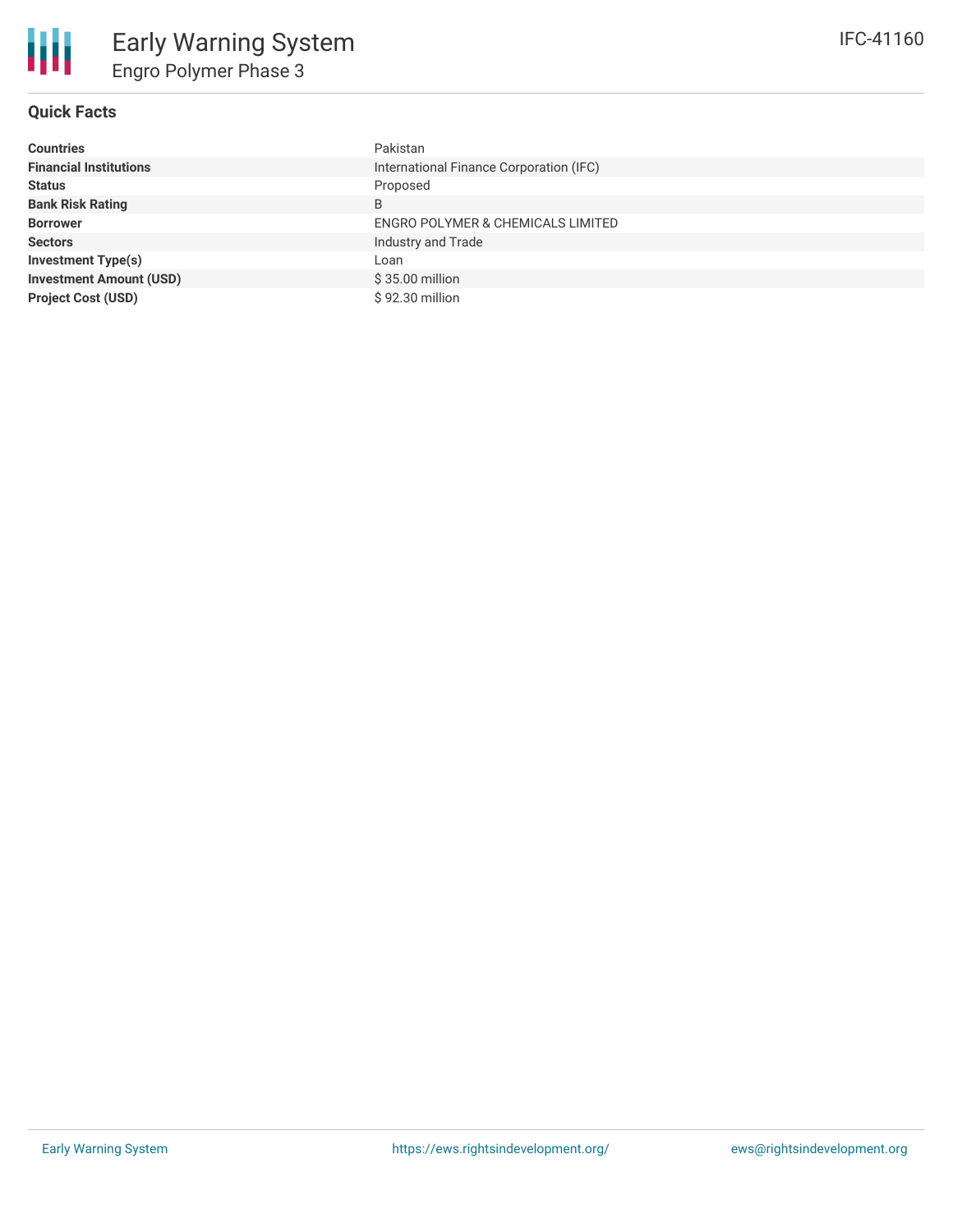

## **Project Description**

ENGRO Polymer & Chemicals Limited is undertaking capacity and productivity enhancement plan and has invited IFC to consider supporting its investment program. Engro Polymer and Chemicals Limited engages in the manufacture, marketing, and sale of poly vinyl chloride, vinyl chloride monomer, caustic soda, hydrochloric acid, and sodium hypochlorite in Pakistan.

The proposed project aims to:

- Improve availability and affordability of high quality Polyvinyl Chloride Resin and caustic flakes
- Strengthen competitiveness of local industries that consume these products
- Create jobs
- Transfer of technical and managerial know-how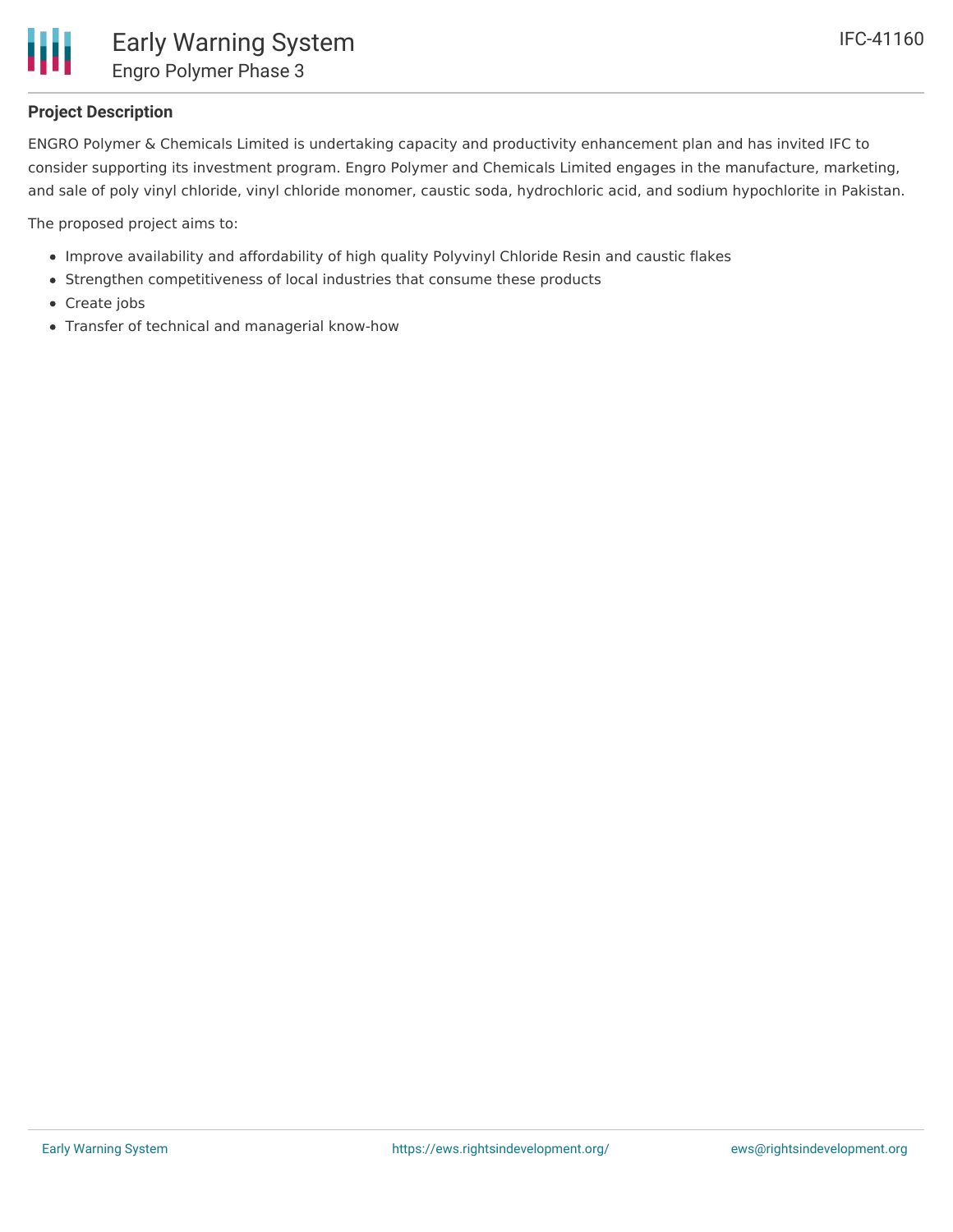### **Investment Description**

冊

• International Finance Corporation (IFC)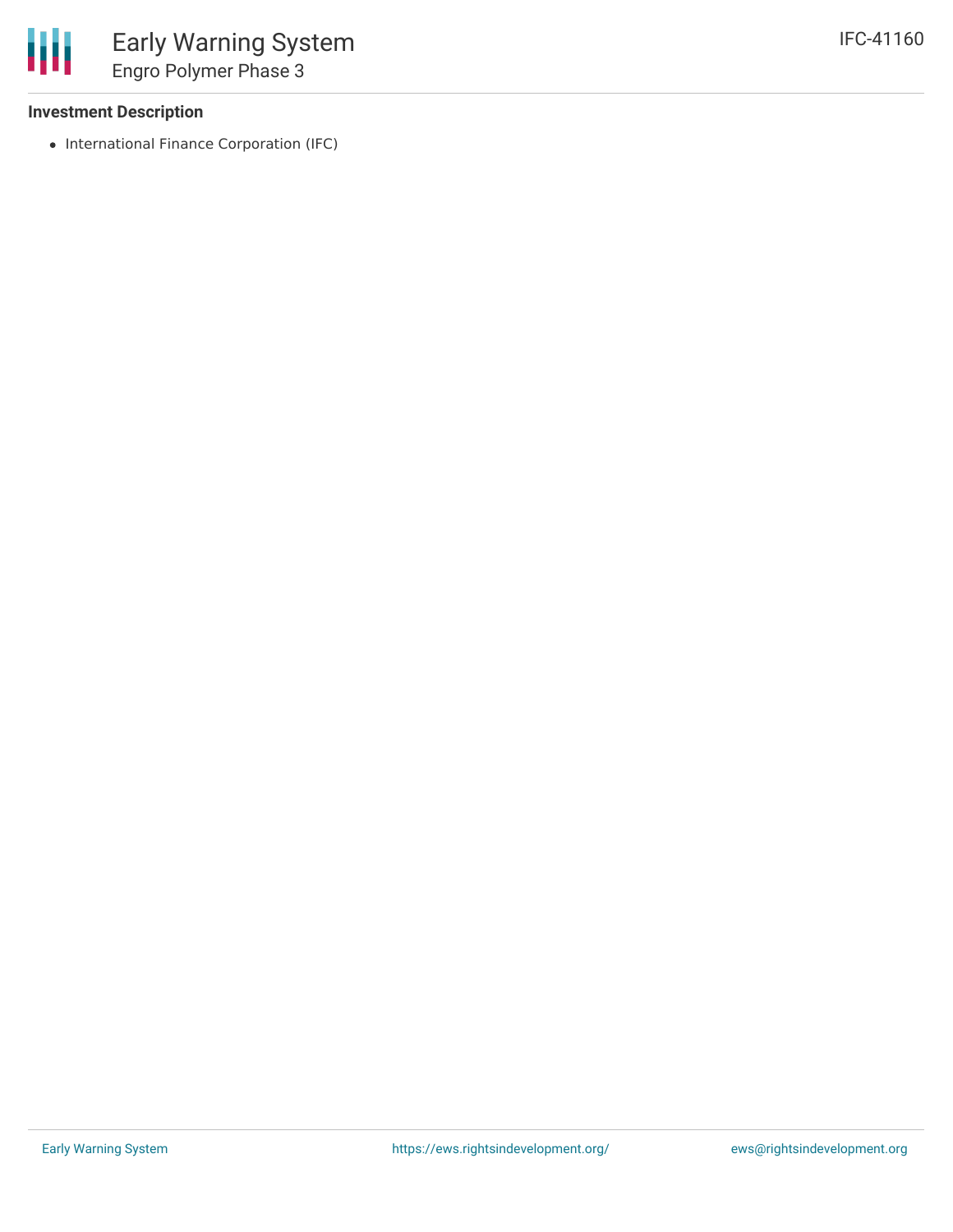

## **Private Actors Description**

Engro Polymer and Chemicals Limited engages in the manufacture, marketing, and sale of poly vinyl chloride, vinyl chloride monomer, caustic soda, hydrochloric acid, and sodium hypochlorite in Pakistan.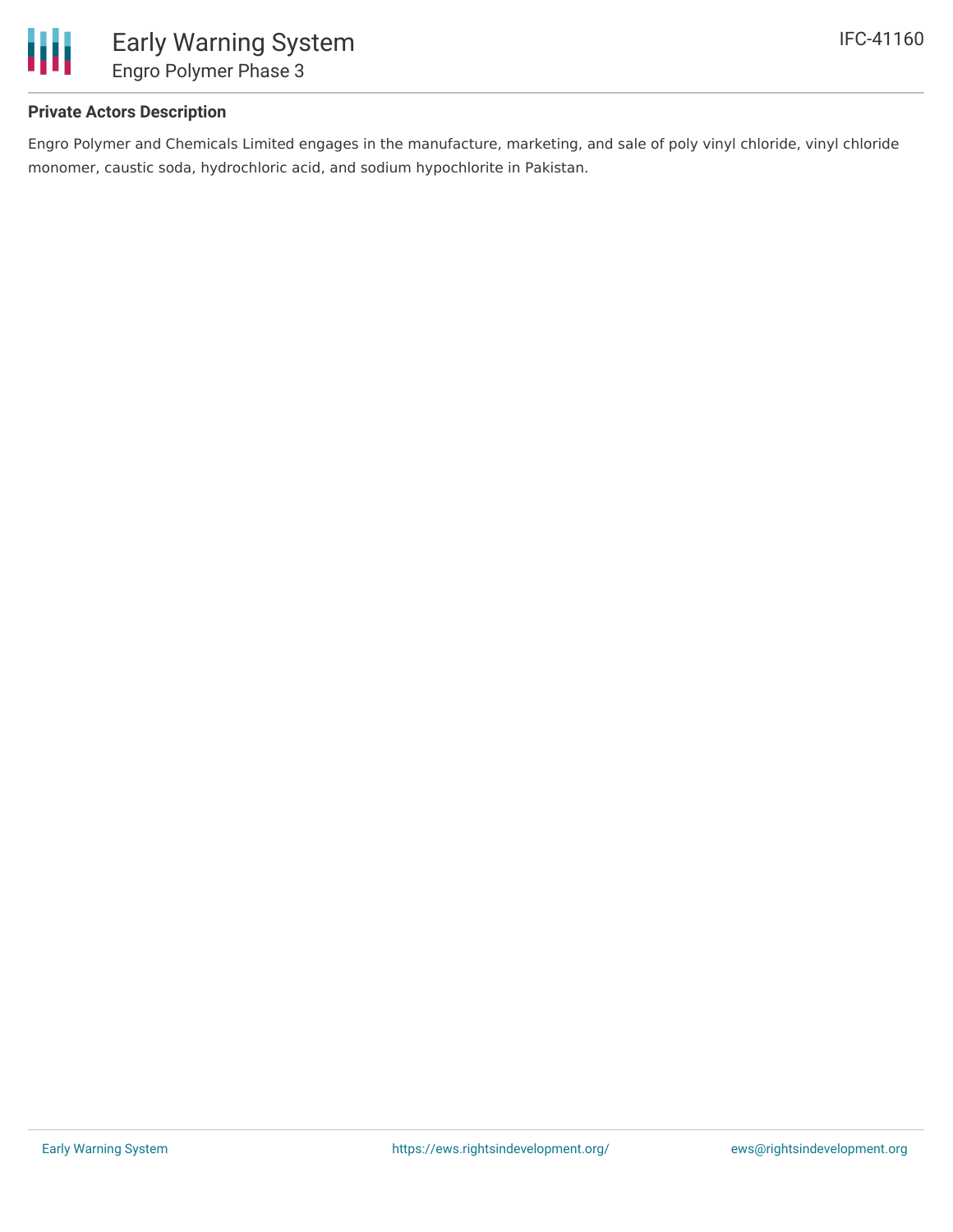

# Early Warning System Engro Polymer Phase 3

| <b>Private Actor 1</b> | <b>Private Actor</b><br>1 Role | <b>Private Actor</b><br>1 Sector | Relation                 | <b>Private Actor 2</b>              | <b>Private Actor</b><br>2 Role | <b>Private Actor</b><br>2 Sector |
|------------------------|--------------------------------|----------------------------------|--------------------------|-------------------------------------|--------------------------------|----------------------------------|
| . .                    |                                |                                  | $\overline{\phantom{0}}$ | Engro Polymer and Chemicals Limited | Client                         | $\overline{\phantom{0}}$         |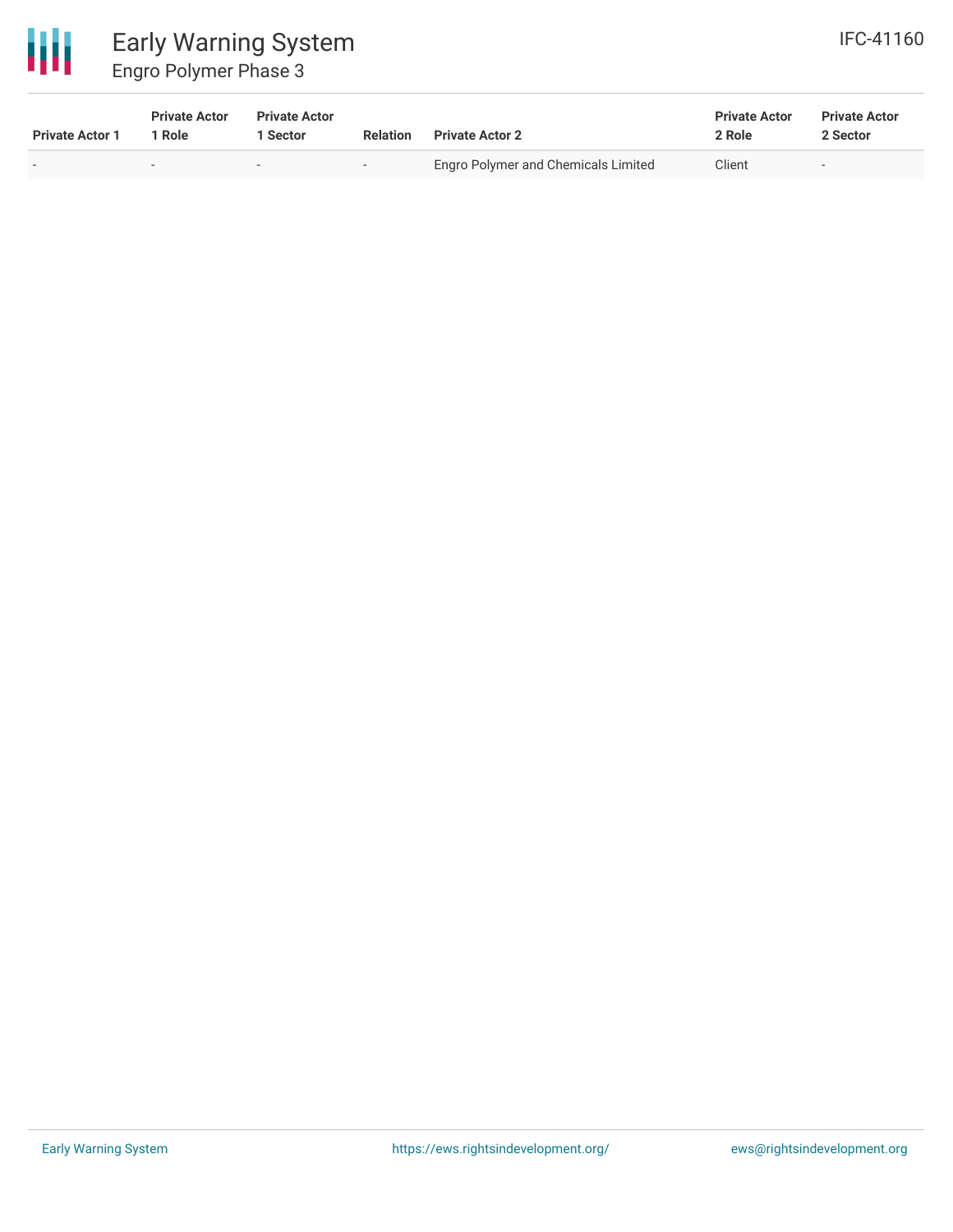#### **Contact Information**

#### **For inquiries about the project**

Engro Polymer & Chemicals Limited Syed Abbas Raza Chief Financial Officer +92-21-35166863-64 saraza@engro.com Clifton Khayaban-e-Iqbal, Karachi-75600Pakistan [www.engropolymer.com](http://www.engropolymer.com)

#### **For inquiries and comments about IFC**

General IFC Inquiries IFC Communications 2121 Pennsylvania Avenue, NW Washington DC 20433 Telephone: 202-473-3800 Fax: 202-974-4384

#### **Local access for project documentation**

Engro Polymer & Chemicals Limited

12th Floor, Ocean Tower, G-3, Block 9,

Clifton Khayaban-e-Iqbal, Karachi-75600

Pakistan

#### **ACCOUNTABILITY MECHANISM OF IFC**

The Compliance Advisor Ombudsman (CAO) is the independent complaint mechanism and fact-finding body for people who believe they are likely to be, or have been, adversely affected by an IFC or MIGA- financed project. If you submit a complaint to the CAO, they may assist you in resolving a dispute with the company and/or investigate to assess whether the IFC is following its own policies and procedures for preventing harm to people or the environment. If you want to submit a complaint electronically, you can email the CAO at CAO@worldbankgroup.org. You can learn more about the CAO and how to file a complaint at http://www.cao-ombudsman.org/